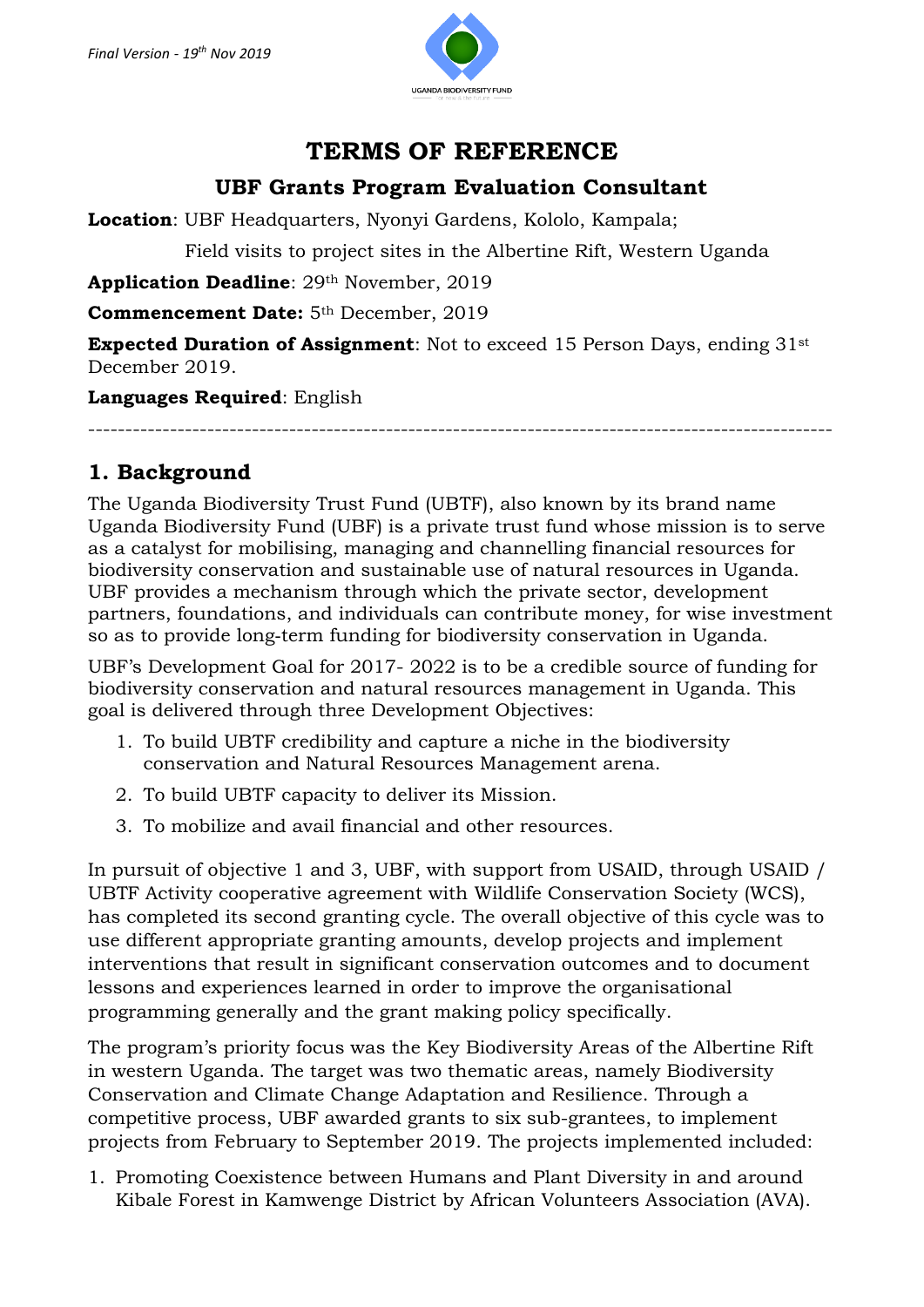- 2. Habitat Restoration and Alternative Livelihoods to Conserve Chimpanzees on Community Land in Uganda (Hoima) by Bulindi Chimpanzee & Community Project (BCCP).
- 3. Biodiversity Conservation & Climate resilience around Bugoma Central Forest Reserve (Hoima) by Environmental Conservation Trust of Uganda (ECOTRUST).
- 4. Human Wildlife Conflict Resilience Fund II: A community led compensation mechanism for wildlife caused damage and or injury (Kikuube, Hoima) by the Jane Goodall Institute (JGI).
- 5. Positioning Communities at the Centre of Budongo's Biodiversity Promotion (Masindi) by Mid-Western Region Centre for Democracy and Human Rights (MICOD).
- 6. Green Clubs Energy Efficiency Project (Kyangwali Refugee Settlement, Hoima) by Raising Gabdho Foundation (RGF).

### **2. Overall Objective of the Assignment**

The overall objective of the assignment is to evaluate the second round of the grants program covering the period of February to September 2019. The evaluation is expected to cover the following;

- a) Assessing effectiveness of the grants program, i.e. the entire process of granting, including monitoring and evaluation process as well as close out of sub-grantees' projects.
- b) Confirming sub-grantees achievement of targeted outputs / outcomes. UBF will, based on this evaluation, streamline the relevant procedures and develop the next round of projects based on lessons learnt.
- c) Assessing effectiveness, impact and sustainability of sub-grantees' projects assess projects' success. UBF will, based on the conclusion and recommendation of the assessment strengthen projects design and implementation with grantees in the next round of awarding and implementation of projects to achieve conservation targets.

#### **3.Requested Services**

Under the supervision of the Programs Manager, over the period between 5th and 31st December 2019, the consultant will be expected to do the following tasks in a maximum of 15 person days.

- 1. Review and technically advice on the entire granting process of the grants program, including the following;
	- a. proposals development structure/form;
	- b. projects implementation process including the monitoring and evaluation frameworks;
	- c. monitoring and evaluation process and reporting;
	- d. grants/projects close-out process;
	- e. technical assistance to the grantees, structured on a demand driven basis.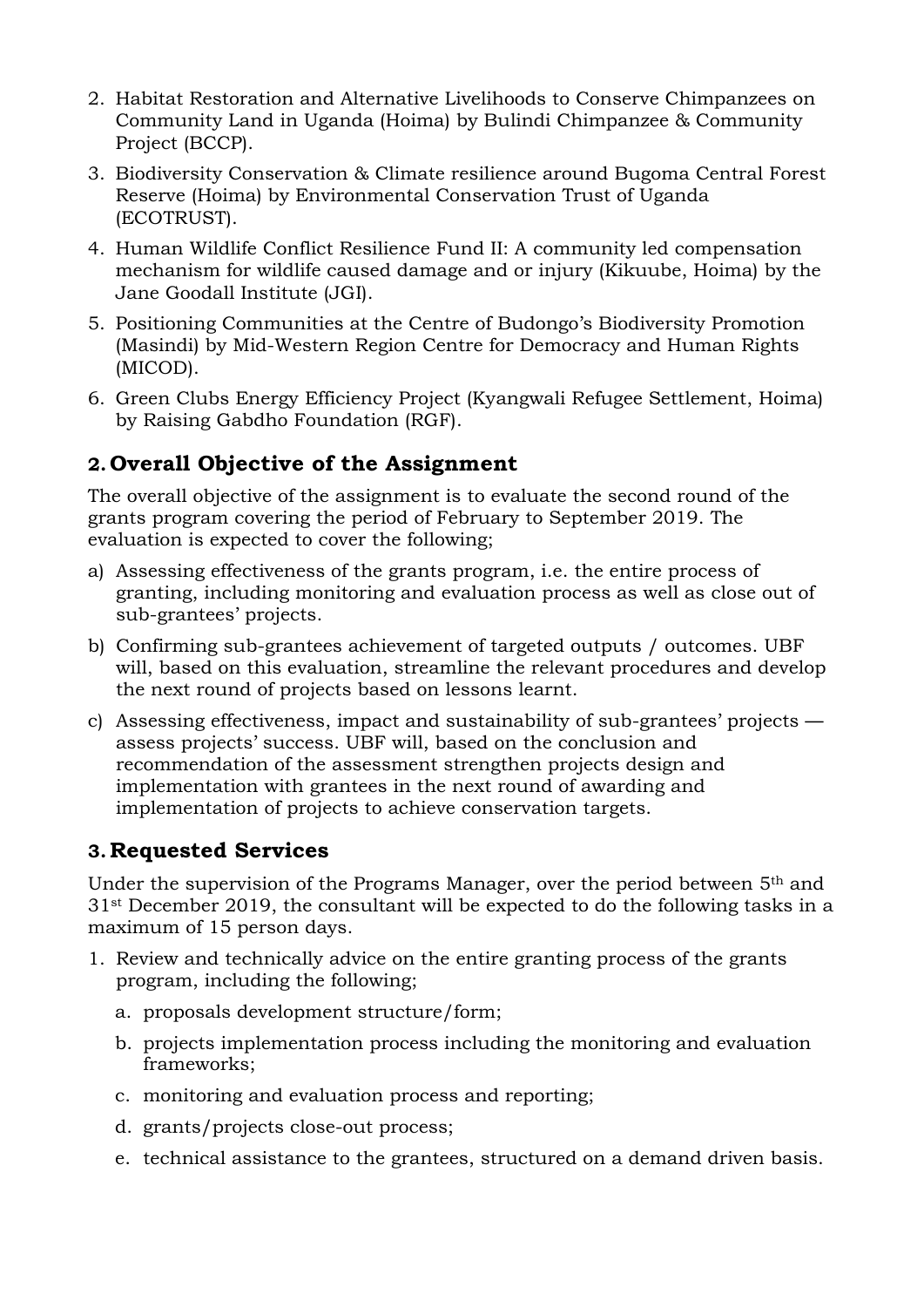- 2. Design an overall generalised (Organisation level), and yet practical system, targeting monitoring and evaluating sub-grantees project implementation and performance as well as closing out, with regard to the following key aspects:
	- a. What needs to be measured at organisational level?
	- b. What is the most appropriate source of information that needs to be collected?
	- c. How to collect the information and how often?
	- d. How to most efficiently store and analyse the collected data?
	- e. What is the most effective process to close out sub grants / projects?
- 3. Analyse sub grantees projects' and the grants program success, compile lessons learned, challenges faced and best practices obtained, which will inform UBF's next programming. The significance of the evaluation is on learning lessons in order to know what worked or did not work, so as to inform future planning.

The Consultant is expected to:

- 1. Study the relevant documents (including but not limited to the projects' documents, contractual agreements, grants manual, and reports).
- 2. Review the M&E needs of the Programs Department and propose the means through which they can be met, i.e.
	- a. Develop generalised forms for capturing quantitative and qualitative data and for periodic reporting.
	- b. Identify means of verification that UBF can use to confirm performance.
	- c. Design simple ways and means to store such information and the pathways for dissemination of that information.
- 3. Document lessons learned, challenges faced and best practices obtained during implementation of the grants program.
- 4. Produce a report covering all the aspects identified in these ToR and present it to UBF Management.

#### **4. Expected Deliverables**

Consultancy report in line with the ToR.

#### **5.Required Competencies**

The expert must have:

- 1. A graduate degree in Biodiversity Conservation or Natural Resource Management or equivalent, plus postgraduate qualifications in Monitoring and Evaluation.
- 2. Proven experience in M&E, particularly in the context of biodiversity conservation and / or rural development projects.
- 3. Knowledge of and experience in granting, project / program evaluations, project cycle management and well versed in logical frameworks.
- 4. Excellent communication and writing skills.